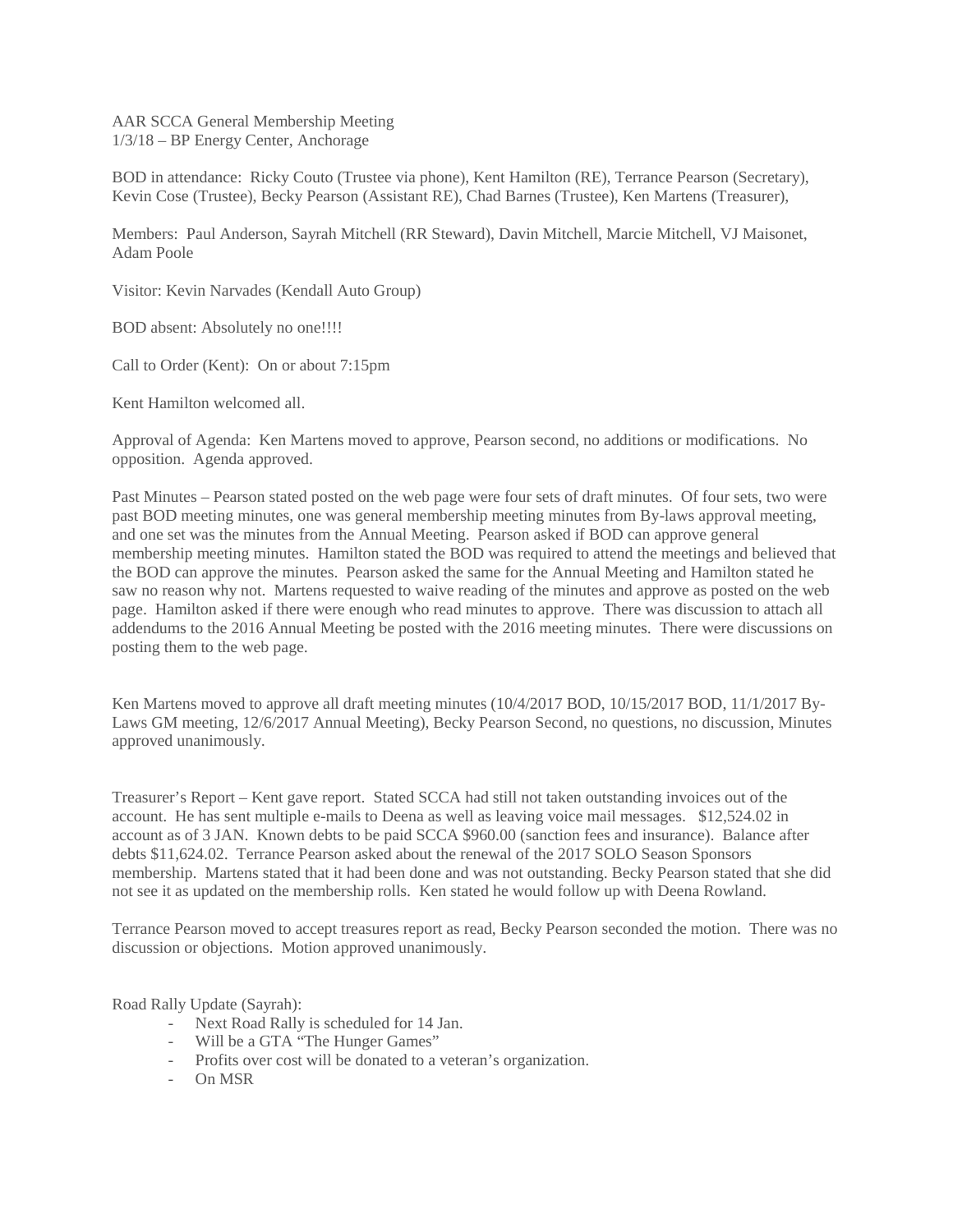- There will be a RR meeting on the  $17<sup>th</sup>$  at Jitters in Eagle River. This meeting will discuss the upcoming 2018 season.
- Sayrah wanted to get the approval of the board of directors to contact possible instructors to come up.

SOLO Update (Ken, Terrance, Chad, Paul, VJ);

- Discussions have been held by Adhoc Committee.
- Set Tentative calendar 13 events over 6 months coordinated with Porsche Club of Alaska.
- No dates locked. April (SOLO School and SOLO), May(Kenai), June (Carlson Center), July (Houston x 2), August (Kenai), September (ARP).
- 2-day weekends.
- Some discussion on possible loss of Carlson Center due to construction. Really need location in Fairbanks. Hamilton asked if there was a no cost option to back out if construction begins.
- Kevin from Kendall stated that there may be a possibility to use Kendall Auto Lots. Pearson stated that exploration would be beneficial.
- There was discussion on presenting supplemental with classes as follows:
	- o Novice
	- o Open
	- o Expert
	- o Ladies
- There was discussion on whether Experts can elect to run in Open. There was discussion on bumping people from class to class. It was noted that you do not have to run the same car all season. Hamilton stated that he did not like forcing people out of Open Class.
- There was then discussion on only going with 3 classes. Pearson stated that keeping 4 classes allowed more opportunities to trophy. VJ stated that without 4 classes there was no hope for newly bumped novices to have a chance if Experts were forced to run in Open class. Kent stated that a solution would be that points for season ending trophies could not transfer out of Expert class. There was discussion that Ladies can run in Ladies and Open or Expert Class.
- Bumping from Novice to Open would be 930pts in 3 season events or won a novice class championship. Bumping from Open to Expert would be 2 1000pt results in a season, or won an Open class championship.
- There was discussion on 200tw tires in street class competition. Committee recommended banning 200 tw tires in street. Car would be classed in class wherever it would fall with non 200tw tires. There was decent on both sides of the argument. The rational of allowing less than 200tw tires as National Rules state that less than 200tw can be used regionally is to allow new to the sport individuals to compete. Kent Hamilton made the suggestion that only 200tw tires would be used in street class in Expert Class, and that less than 200tw tires that were OE would be allowed in other classes.
- There was discussion on classing JDM cars as modified cars as they are not allowed to compete in street class.
- There was discussion on the SOLO School. Possible only Novices. There was discussion on bringing up instructors from the L48. Coordination to get instructors up during the National Convention.

## RallyCross Update

- Rally Cross steward not present.
- Nothing significant to report
- Pearson stated there was some discussion on getting a lot cleared on Big Lake to do a RX without berms. Hamilton stated easier to pick another lake other than Big lake.

## Old Business

**IRS** Status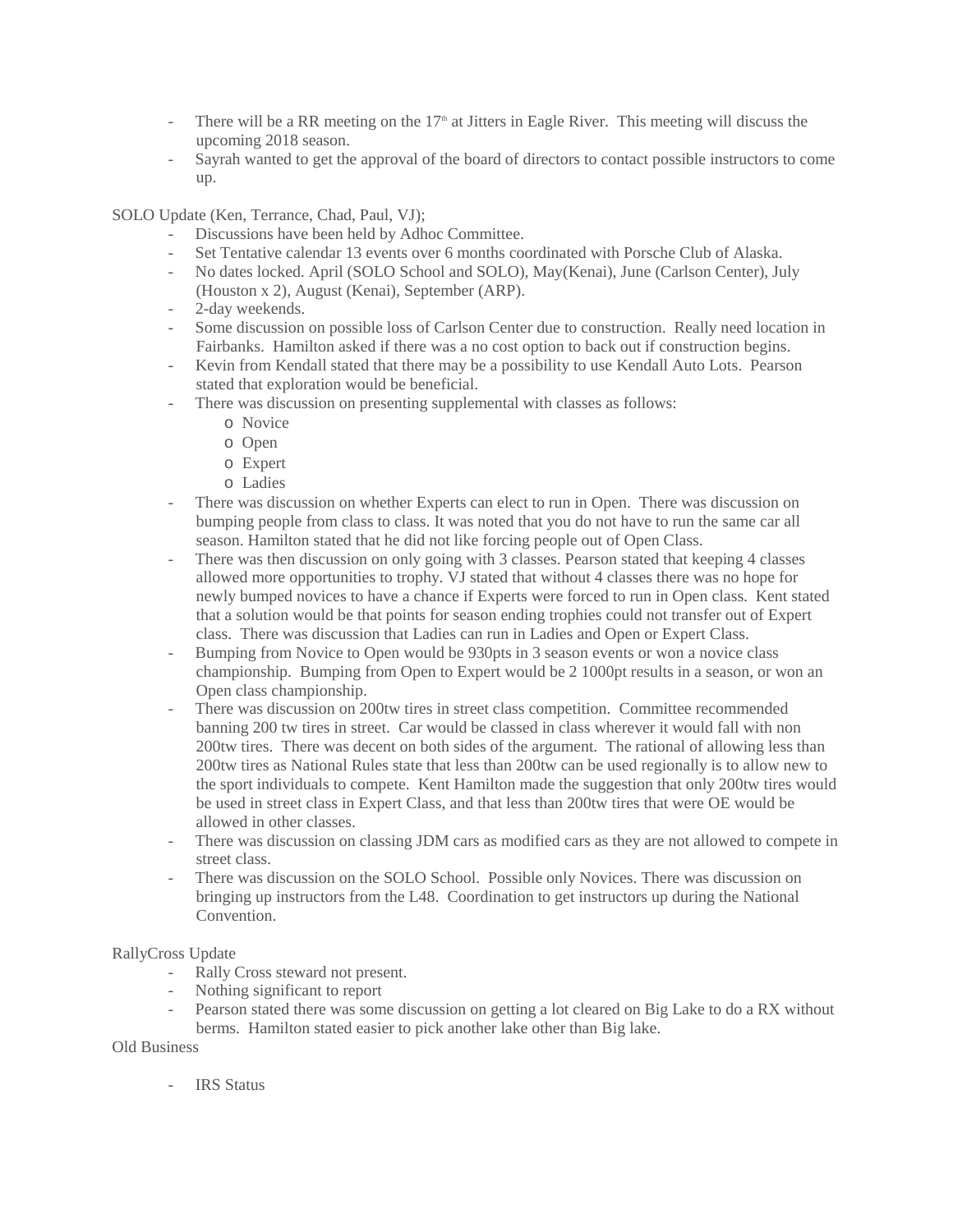- o Kent still working on it. More detail required. We have our EIN. Not in trouble without filings.
- o We are moving forward
- o Sayrah asked what our status was. Kent stated that we have no status. Club has existed since 1989 without anything official. Registered with the State in 1996. Old Ein was not on record with IRS.
- o Kent tasked Ken to take EIN to the bank.
- o We will submit a 990 form.

## New Business

Appointment of Board Positions.

- Pearson read bylaws requirements aloud.
- Activities Chairperson:
	- o Terrance Pearson made motion to nominate Melissa Martens as 2018 Activities Chairperson. Kevin Cose Seconded Nomination. Discussion was asking if she was willing. Ken stated she was. There was no opposition. Motion was approved unanimously.
	- Membership Chairperson:
		- o Terrance Pearson made motion to nominate Rebecca Pearson as 2018 Membership Chairperson. Chad Barnes Seconded Nomination. Discussion was asking if she was willing to continue to serve and be ARE. She stated yes. There was no opposition. Motion was approved unanimously.
	- Road Rally Steward:
		- o Terrance Pearson made motion to nominate Sayrah Mitchell as 2018 Road Rally Steward contingent upon her acquiring her RR Safety Steward license. Rebecca Pearson seconded the motion. Discussion was could Sayrah hold the position without RR SS license. Kevin Cose stated that we needed to assure that we were in alignment with the By-laws. Kent Hamilton asked if Pearson would cover RRSS until Sayrah got her license. Pearson agreed. No further discussion, no opposition, motion passed unanimously.
		- o Upon later discussion it was determined that Sayrah Mitchell could not be RR Steward until she received her RRSS license as per the by-laws, making the previous nomination invalid.
		- o Kent Hamilton made the motion to nominate Terrance Pearson as the 2018 Road Rally Steward and accept Sayrah Mitchell's offer to be the RR Steward upon her acquiring her RR SS license. It was seconded by Ken Martens. No further discussion, No Objections, Motion carried unanimously.
	- SOLO Steward:
		- o Sayrah Mitchell nominated Terrance Pearson to be 2018 SOLO Steward. Rebecca Pearson seconded. No discussion, no opposition, motion passed unanimously.
	- Rally Cross Steward:
		- o Terrance Pearson Nominated VJ Maisonet to be RX Steward contingent upon him acquiring his RXSS license and contingent upon Kent Hamilton serving as RXSS for any events until such time that VJ acquires his RXSS license. Discussion. Kevin stated that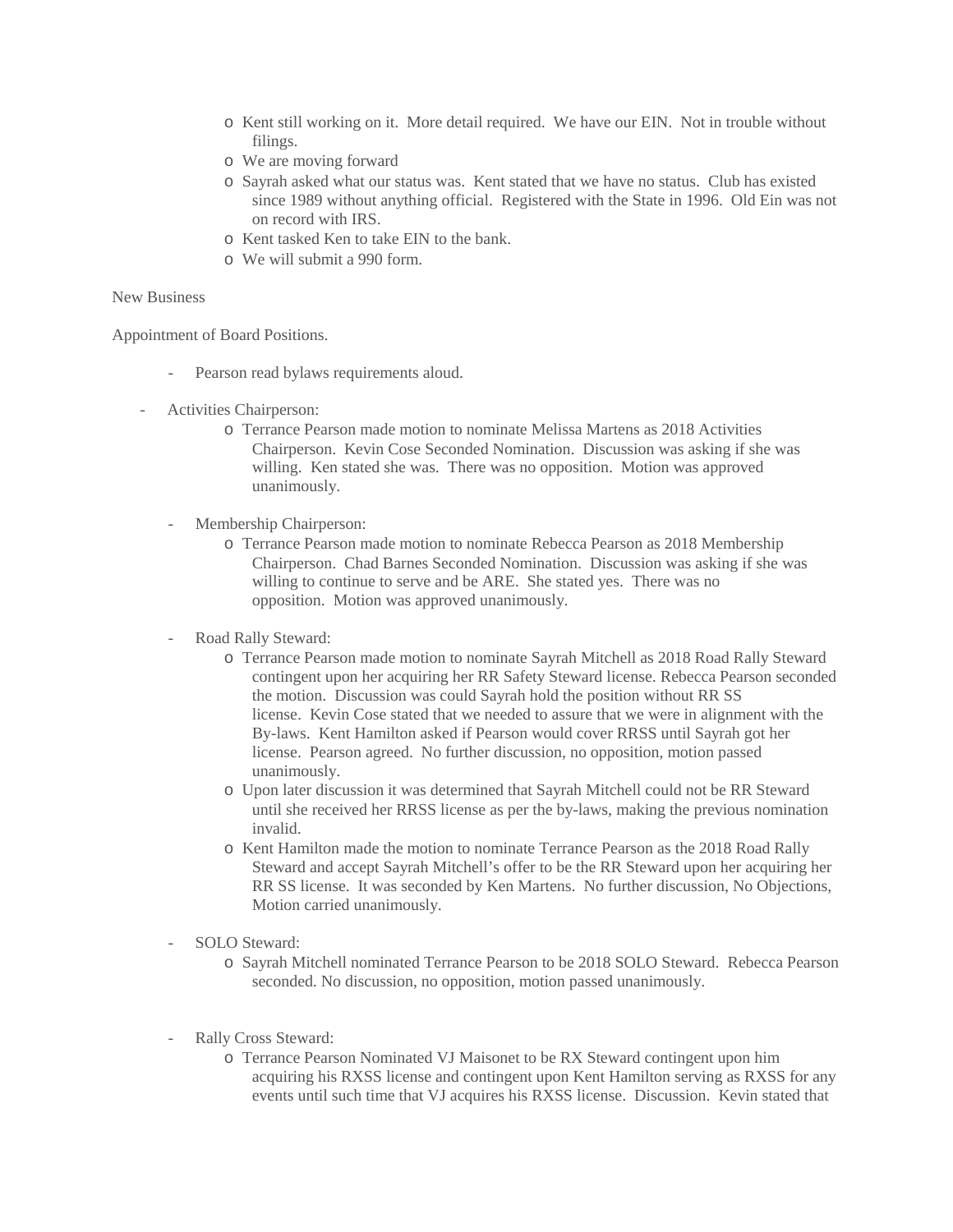we needed to be careful about how we are wording. He is OK with the intent. Kent stated that it is not a onetime deal, but for now it should be Kent as RX Steward and Terrance as RR Steward.

- o Kevin Cose nominated Kent Hamilton to be RX steward for 2018 and accepted VJ Maisonets offer to serve as RX steward upon his acquiring his RXSS license. Kent Hamilton seconded the nomination. No further discussion, no opposition, motion approved unanimously.
- Region Historian:
	- o Ken Martens Nominated Paul Anderson as 2018 Region Historian, Terrance Pearson seconded. Paul accepted the nomination, there was no opposition, motion was approved unanimously.
- Public Relations Chairperson:
	- o Terrance Pearson nominated Sayrah Mitchell as the 2018 public relations chairperson. Seconded by Ken Martens. Discussion on whether this takes the place of Tom Lewis. Tom will continue to manage the web page. There was no further discussion. There was no opposition. Motion was approved unanimously.
- Annual Dues:
	- o There was discussion on our annual dues as to what they should be for 2018
	- o There was no decision made on what the dues should be for 2018
- Paul Anderson asked about getting historical information for archiving.
- Kendall Auto Group (Kevin Narvades)
	- o Kevin stated that Kendall was interested in monetary sponsorship
	- o There were some initial discussions on what could be needs for the Region
		- Tires for the Van
		- Season Trophies
		- Event Trophies
		- **Lunches**
		- End of season banquet
		- Business Cards
		- **Promotion**
		- Venues for events
	- o Kevin stated that he would return to the Marketing Director and convey our interest in future sponsorship.
- Paul asked for approval to rename the newsletter whatever he would like.
	- o Terrance Pearson made the motion that Paul be allowed to change the newsletter to whatever he would like within good taste, and good light of the Region. There was no opposition to allowing this by any Board Member.

For the good of the sport:

- Chad Barnes asked when the SOLO committee will meet again. SOLO Steward said he would contact the group